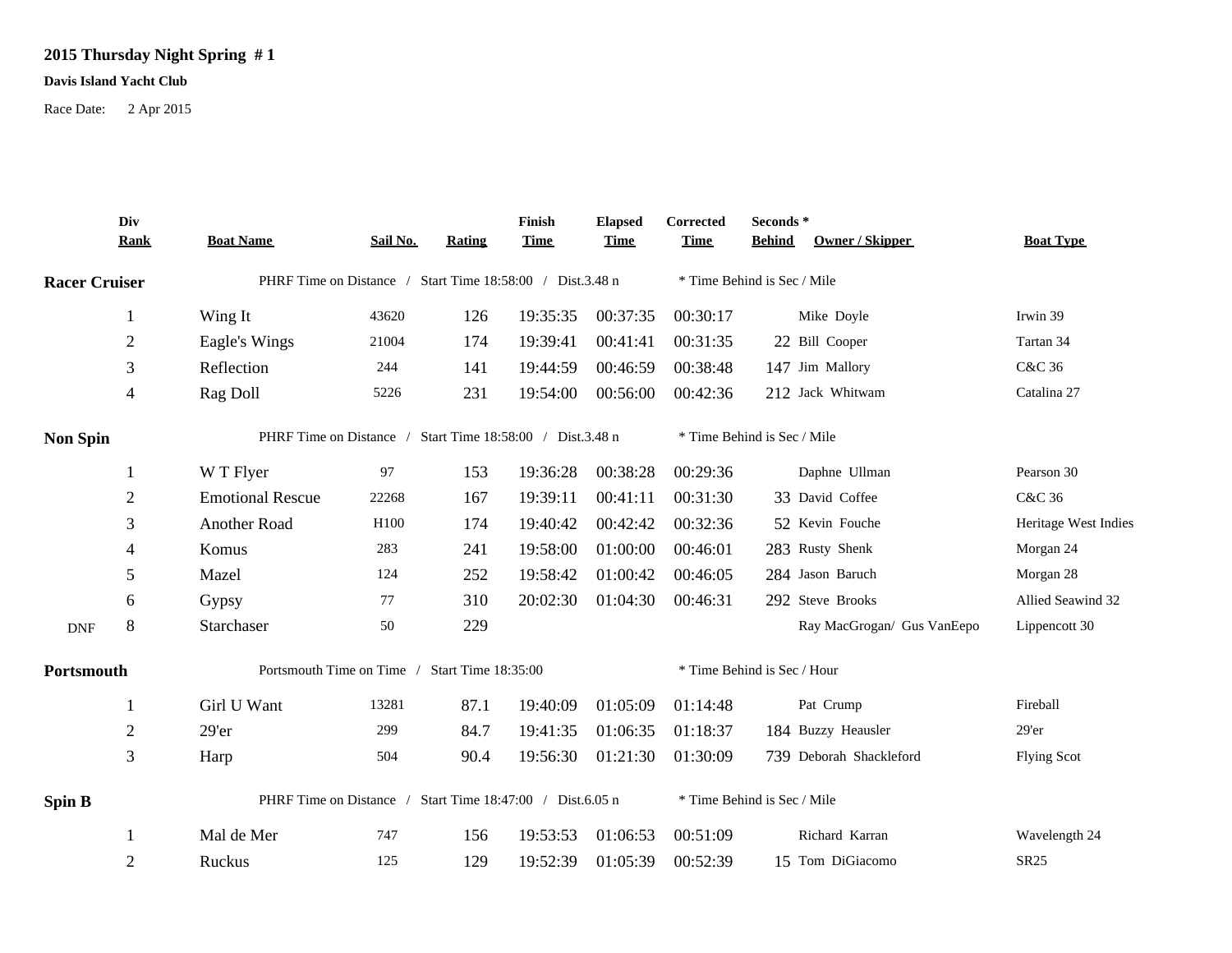|                  | $\ensuremath{\mathfrak{Z}}$ | Abracadabra                                               | 511    | 156 | 19:55:45 | 01:08:45 | 00:53:01                    | 19 Bob Van Horn/ Doug Roberts | Wavelength 24      |  |  |
|------------------|-----------------------------|-----------------------------------------------------------|--------|-----|----------|----------|-----------------------------|-------------------------------|--------------------|--|--|
|                  | $\overline{\mathcal{L}}$    | Bay Wolf                                                  | 40177  | 132 | 19:54:18 | 01:07:18 | 00:53:59                    | 28 John Brennan               | S <sub>2</sub> 9.1 |  |  |
|                  | 5                           | Boat                                                      | 57     | 156 | 20:00:02 | 01:13:02 | 00:57:18                    | 61 Larry Willis               | Wavelengh 24       |  |  |
|                  | 6                           | Volant II                                                 | 99     | 177 | 20:02:42 | 01:15:42 | 00:57:51                    | 66 John Gifford               | J22                |  |  |
|                  | 7                           | Dr Bligh                                                  | 30     | 132 | 20:00:06 | 01:13:06 | 00:59:47                    | 86 Mike Maher                 | S <sub>2</sub> 9.1 |  |  |
|                  | $8\,$                       | Privateer                                                 | 282    | 132 | 20:00:07 | 01:13:07 | 00:59:48                    | 86 Chris Jones                | S <sub>2</sub> 9.1 |  |  |
|                  | 9                           | Whirligig                                                 | $82\,$ | 141 | 20:03:58 | 01:16:58 | 01:02:45                    | 115 Charlie Cushing           | Ulitimate 20       |  |  |
|                  | 10                          | Untouchable                                               | 11     | 111 | 20:01:38 | 01:14:38 | 01:03:26                    | 122 Allen Saunders            | Elliott 770        |  |  |
|                  | 11                          | Forerunner                                                | 23656  | 132 | 20:04:27 | 01:17:27 | 01:04:08                    | 129 Tim Ruman/ Frank Selph    | <b>J30</b>         |  |  |
| RAF              | 13                          | <b>Bob Sled</b>                                           | 135    | 99  | 19:48:21 |          |                             | Bob Bilthouse                 | VX1                |  |  |
| <b>Melges 24</b> |                             | PHRF Time on Distance / Start Time 19:02:00 / Dist.6.05 n |        |     |          |          | * Time Behind is Sec / Mile |                               |                    |  |  |
|                  | $\mathbf{1}$                | Rogue                                                     | 457    | 75  | 20:03:32 | 01:01:32 | 00:53:58                    | Bob Kroetsch                  | Melges 24          |  |  |
|                  | $\sqrt{2}$                  | Wicked Witch                                              | 719    | 75  | 20:04:37 | 01:02:37 | 00:55:03                    | 11 Joe Blouin                 | Melges 24          |  |  |
|                  | 3                           | Firewater                                                 | 687    | 75  | 20:04:48 | 01:02:48 | 00:55:14                    | 13 George Haynie              | Melges 24          |  |  |
| J24              |                             | PHRF Time on Distance / Start Time 19:02:00 / Dist.6.05 n |        |     |          |          |                             | * Time Behind is Sec / Mile   |                    |  |  |
|                  |                             |                                                           |        |     |          |          |                             |                               |                    |  |  |
|                  | $\mathbf{1}$                | Ragged Edge                                               | 154    | 171 | 20:10:49 | 01:08:49 | 00:51:34                    | Dan Kresge                    | J24                |  |  |
|                  | $\boldsymbol{2}$            | Rabble Rouser                                             | 292    | 171 | 20:11:24 | 01:09:24 | 00:52:09                    | 6 Scott MacGregor             | J24                |  |  |
|                  | 3                           | Sabotage                                                  | 1858   | 171 | 20:11:46 | 01:09:46 | 00:52:31                    | 9 Nate Vilardebo              | J24                |  |  |
|                  | 4                           | Long Shot                                                 | 2917   | 171 | 20:11:56 | 01:09:56 | 00:52:41                    | 11 John Poulson               | J24                |  |  |
|                  | 5                           | Irish                                                     | 249    | 171 | 20:14:12 | 01:12:12 | 00:54:57                    | 34 Michael Horan              | <b>J24</b>         |  |  |
| Spin A           |                             | PHRF Time on Distance / Start Time 18:52:00 / Dist.6.05 n |        |     |          |          |                             | * Time Behind is Sec / Mile   |                    |  |  |
|                  | $\mathbf{1}$                | Wired                                                     | 39511  | 42  | 19:49:02 | 00:57:02 | 00:52:48                    | Allen Thomas                  | Farr 395           |  |  |
|                  | $\boldsymbol{2}$            | J-Hawk                                                    | 46625  | 72  | 19:52:10 | 01:00:10 | 00:52:54                    | 1 Dave Arata                  | J105               |  |  |
|                  | 3                           | Rocket                                                    | $48\,$ | 72  | 19:53:40 | 01:01:40 | 00:54:24                    | 16 Tarry Grimsdale            | <b>J35</b>         |  |  |
|                  | 4                           | No Limit                                                  | 39526  | 42  | 19:50:44 | 00:58:44 | 00:54:30                    | 17 Burns/Hobbs/ Zonnenberg    | Farr 395           |  |  |
|                  | 5                           | Fire & Ice                                                | 83198  | 81  | 19:55:44 | 01:03:44 | 00:55:34                    | 27 George Cussins             | J105               |  |  |
|                  | 6                           | Kicks                                                     | 50     | 99  | 19:58:39 | 01:06:39 | 00:56:40                    | 38 Peter Hartleb              | J92S               |  |  |